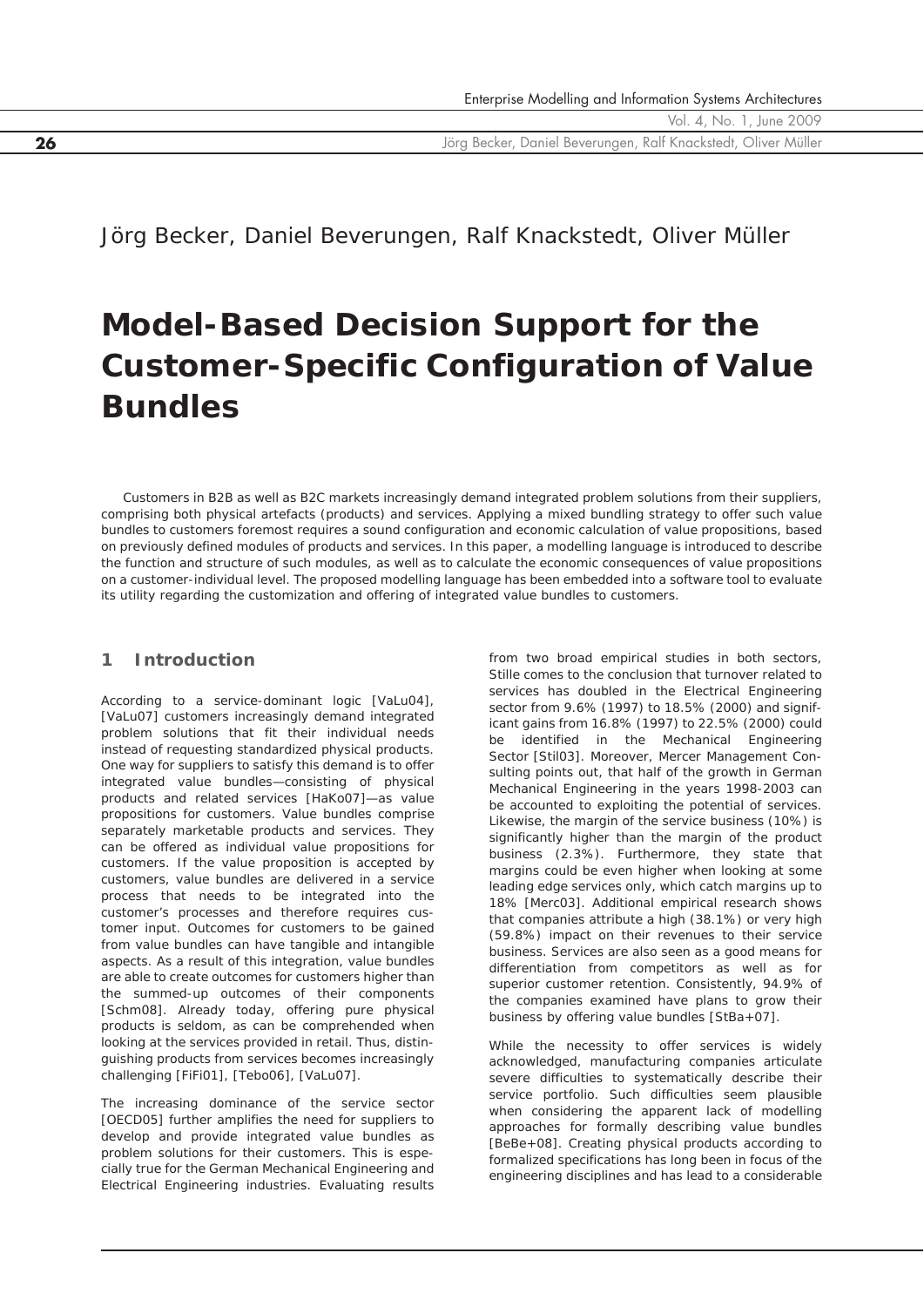Model-Based Decision Support for the Customer-Specific Configuration of Value Bundles **27**

degree of standardization. Especially STEP (ISO 10303-41: Fundaments of Product Description and Support; ISO 10303-42: Geometric and Topological Representation; ISO 10303-46: Visual Presentation) has gained particular importance in *Product Engineering* [AnTr00]. Drawing from experiences from product engineering, adapting traditional engineering techniques to the design of services has been discussed under the label *Service Engineering* since the 1990s [Ganz06], with a focus in governmentally funded service research in Germany. Since then, a number of modelling languages for engineering services have been proposed (e.g. [CoGö03], [Klei07], [KuLo+05], [Lucz91], [Shos77], [Shos82], [WiLu06]; a more exhaustive overview is provided by [BeBe+08], as well as [Emmr05]). However, a consolidation of approaches similar to the standardization efforts in product engineering cannot be ascertained. Hence, modelling of value bundles can be seen as a next step of evolution, integrating approaches from both disciplines, product engineering and service engineering. Some approaches have recently been proposed (e.g. [Bott07], [Emmr05], [More02], [ScGr+06]), although they have not been evaluated or established in real-life scenarios.

This paper advances the discussion on developing modelling languages for value bundles. Following Alexander's advice to decompose design problems (in our case designing tailored value bundles) in terms of function on the one hand and economics on the other hand [Alex70], our modelling language specifically addresses two major challenges: First, each value bundle offered as a value proposition for a particular customer is contingent on his preferences, i.e., needs, wants and demands [Arnd78]. One option to cope with this variety and reap economies of substitution [GaKu03] is to follow a modularization approach by 'assembling' individual value bundles from an array of pre-defined product and service modules. To account for this *configuration*, a suitable modelling language must be able to represent the possible solution space (consisting of atomic elements—i.e. products and services—and their attributes, modules, structures, and configuration rules) of value bundles for suppliers and customers in an appropriate manner. Second, a suitable modelling language shall support *calculation* in terms of economic consequences imposed on suppliers and customers when selecting different configurations of value bundles. Thus, *decision support* for selecting an appropriate value bundle is conveyed. As the complexity caused by these two challenges requires the modelling language to be implemented into a suitable software tool, we developed a first prototype.

The remainder of the paper is organized as follows: First, we briefly introduce the specific requirements of modelling value bundles that are addressed by our approach (Section 2). Building on these premises, we

show the construction of the modelling language (Section 3) and introduce a first software prototype to support the modelling, configuration and calculation of value bundles (Section 4). We close with a brief summary and show perspectives for further research (Section 5).

# **2 Requirements for modelling value bundles**

In general, requirements put towards a modelling language originate from the contexts the language will be used in. Due to the broad array of contexts modelling languages for value bundles might be used in ranging from price calculations to the integration of related business processes in inter-organizational networks—requirements can be quite diverse. A classification of requirements might be accomplished by adhering to the views of service potential, service process, and service result [Hilk89], as commonly used in service science. From a (service) *potential* point of view, a suitable modelling language must support the modelling of resources required to provide services and manufacture products [ScGr+06]. Additionally, modelling the capacity of these resources is fundamental. From a (service) *process* point of view, processes to perform service and manufacturing activities are to be represented and integrated with each other to account for the value bundle to be an integrated, customer-specific solution. In this context, one major aspect is to account for the involvement of the customer as a co-creator of value [VaLu04], [VaLu07]. From a (service) *result* point of view, the structure and properties of the value bundle and its value proposition for the customer has to be modelled.

Additional requirements arise from the intended adoption of a modularization strategy [Boeh04]. To apply this strategy it must be possible to compose value bundles from previously defined modules. This mass-customization approach may allow for exploiting economies of substitution [GaKu03]. Benefits include re-using existing knowledge associated with product modules and service modules, reducing performance slippage when incorporating additional modules into the bundle, reducing incorporation costs for suppliers and customers and—maybe most important—making value bundles modularly upgradeable to cope with changing customer preferences [BaCl97], [GaKu03]. A prerequisite to assemble bundles from modules are hierarchical structures (i.e. is-part-of relationships) of modules as well as non-hierarchical relationships (i.e. configuration rules, e.g., condition, exclusion, substitution, enhancement) between modules.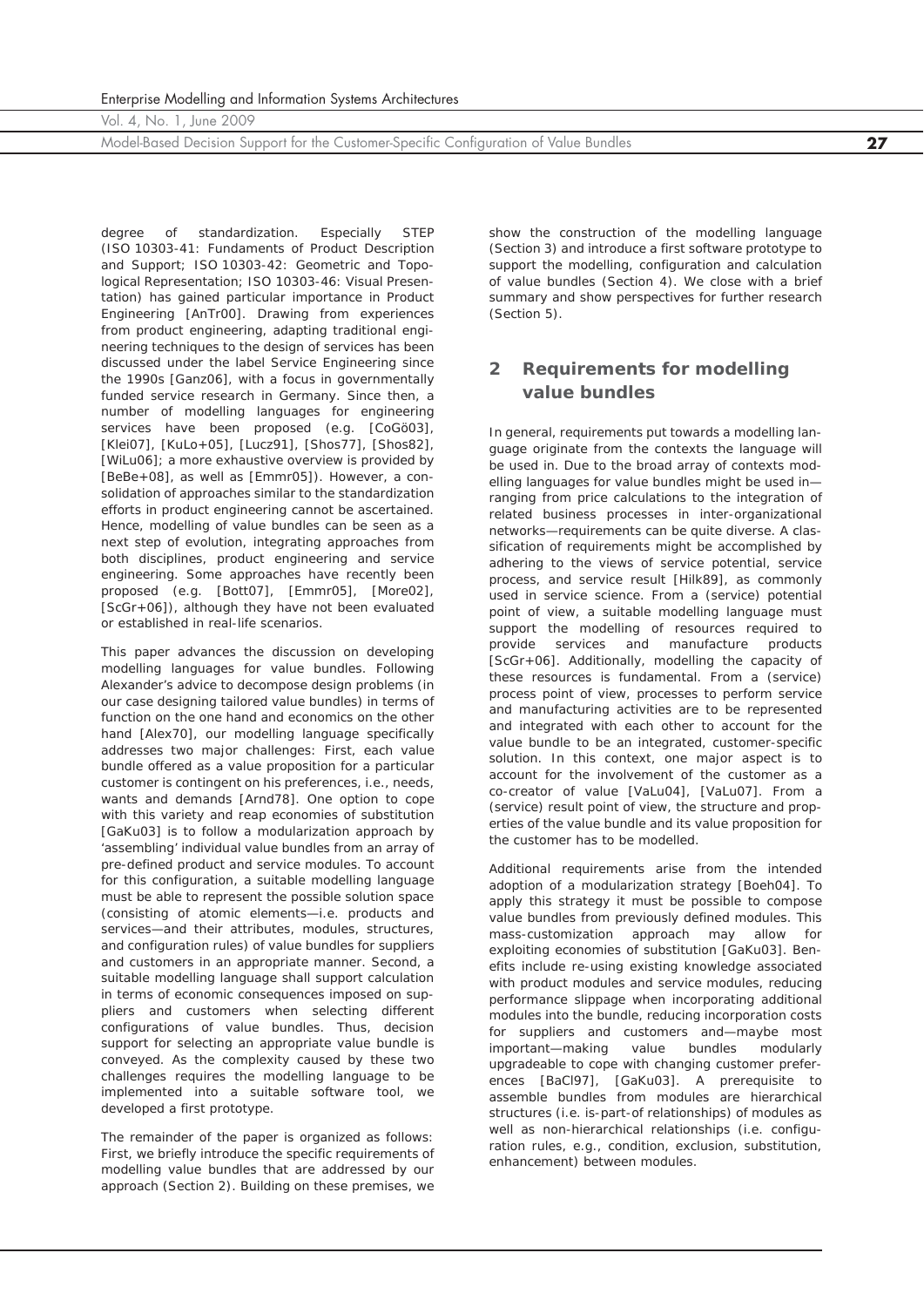**28** Jörg Becker, Daniel Beverungen, Ralf Knackstedt, Oliver Müller

|                                                | Supplier's point of view                                                                                                                                                                                  | Customer's point of view                                                                                                                        |
|------------------------------------------------|-----------------------------------------------------------------------------------------------------------------------------------------------------------------------------------------------------------|-------------------------------------------------------------------------------------------------------------------------------------------------|
| Representation<br>of function and<br>structure | (1)<br>Modelling possible configurations<br>of value bundles; i.e. modelling of the<br>solution space.                                                                                                    | (II)<br>Configuration of customer-specific<br>value bundles; i.e. deriving<br>customerspecific instances from the<br>solution space.            |
| Representation<br>of economic<br>consequences  | (III)<br>Calculation of costs related to the<br>acquisition and application of<br>ressources required to provide and<br>combine products and services; i.e.<br>economic consequences for the<br>supplier. | (IV)<br>Calculation of e.g. the total cost of<br>ownership (TCO) of a specific value<br>bundle; i.e. economic consequences<br>for the customer. |

*Figure 1: Requirements towards modelling languages for value bundles*

Requirements also originate from the different points of view which suppliers and customers have on value bundles. From the supplier's point of view, modelling a solution space of consistent (i.e. buildable and desirable) configurations is essential. To make the definition of such a solution space possible, products and services have to be described adequately and in a formalized notation. Additionally, configuration rules need to be specified to ensure that the customer-specific value bundles to be configured will be consistent. From the customer's point of view, the modelling language must support the derivation of individually customized value bundles subject to the previously defined generic solution space. This configuration should be made according to the preferences of the particular customer to derive a portfolio of value bundle instances fitting customer's needs, wants, and demands.

For a sound selection of value bundles, the economic consequences of a decision—for both suppliers and customers—have to be taken into account. For suppliers, it is e.g. crucial to calculate the capital value of different value bundles as well as the capital value of single modules. From the customer's point of view, e.g., original and derivative payments along the entire lifecycle (i.e. total cost of ownership) of the value bundle are particularly relevant.

Figure 1 summarizes and classifies the stated requirements using functional and economic criteria on the one hand and the supplier and customer perspective on the other hand. In the following sections we design and apply a modelling language for value bundles addressing these requirements, with a focus on quadrants I, II and IV.

## **3 A modelling language for value bundles**

Modelling languages are essential for building models [Schu98]. Generally, a modelling language comprises a conceptual language aspect and a representational aspect [Holt00]. The conceptual language aspect defines the meaning of the modelling constructs and relationships among them. The representational aspect assigns a notation of symbols to these constructs to make them easier to grasp and use for developers and users. The conceptual language aspect of the proposed modelling language is depicted in the Entity Relationship Diagram in Figure 2. When creating a specific model the presented language constructs will be instantiated. While most constructs (e.g. outcome, resource) have a graphical representation in the modelling tool, some are only visible via a context menu (e.g. value, operator, unit of measurement). Figure 4 summarizes the representational language aspect by presenting some exemplary models.

The starting point for modelling value bundles is the construct *Value Bundle (type)*. It represents the solution space, i.e., all valid configurations of a type of value bundle (e.g. a machine centre with related services) as seen from the supplier's point-of-view (see also the concept of the "generic product model" proposed by [Sche06]). It comprises the hierarchical structure of the bundle, available modules consisting of product and service elements, attributes of atomic product and service elements as well as configuration rules. The Value Bundle (type) construct hence can be regarded as a knowledge base capturing both product and service information and spans the solution space from which customer-specific bundles can be derived.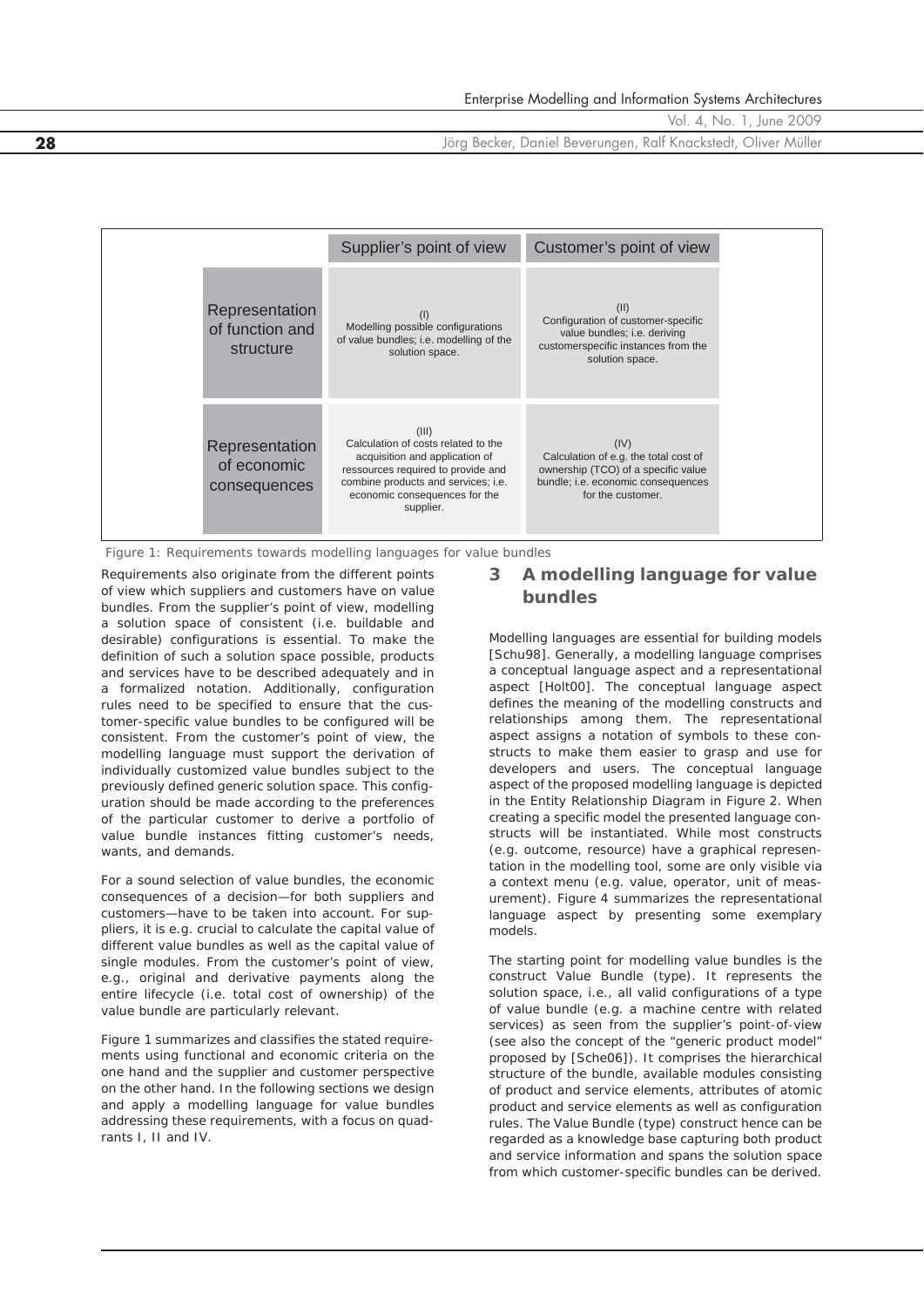Model-Based Decision Support for the Customer-Specific Configuration of Value Bundles **29**

The static aspect of a value bundle on type level is primarily defined by the modules it is composed of. *Modules* are self-contained units or building blocks containing outcomes (i.e. products or services), which can be re-used in different value bundles. Hence, besides defining bundles from scratch, it is also possible to create models of value bundles (type) by combining existing building blocks, which speeds up the modelling process. This can be referred to as a mixed bundling approach [HaKo07].

As already stated, modules are themselves composed of *Outcomes*. Outcomes are the result of some economic factor combination and can be products or services. As the differentiation of products and services becomes increasingly problematic [SaFr06], [Tebo06], [VaLu04], [VaLu07], we refrain from making an explicit distinction. Especially in industrial contexts, such as the mechanical or electrical engineering industry, service processes regularly involve physical components, e.g., spare parts to be used during their execution or vice versa. When modelling with the proposed language, it has to be ensured, that all outcomes associated with the same module provide a similar value function for the customer. They have to be perceived as more or less interchangeable value propositions that can be selected from by the customer during the configuration process. Hence, outcomes often vary only in terms of their non-functional attributes, such as quality, quantity or price. Outcomes can be arranged in *Outcome Hierarchies*, i.e., outcomes can again be composed of other outcomes. On the one hand, this enables the representation of hierarchical structures as regularly used to describe physical products (e.g. bill of materials). On the other hand, activities found in service processes can be modelled as hierarchical sequences (e.g. maintenance as a sequence of 'analyze error', 'resolve error' and 'verify resolution'). This hierarchical organization of components is a common means to foster the description and reuse of components [GaKu03].

Outcomes are described by *Attributes*. When describing rather physical outcomes, widely used physical (e.g. dimensions), mechanical (e.g. revolutions per minute) or technical (e.g. clock rate) attributes might be applied. As services can be highly intangible and heterogeneous such attributes may not be suitable to describe outcomes which are rather pure services (e.g. consulting services). Instead, functional and non-functional attributes should be used. Functional attributes describe the result of the service process as perceived by the customer. Depending on the type of involvement of the customer during the service process (involvement of the customer himself or herself, involvement of an object of the customer, provision of information [PaSt+08]) functional attributes may vary. Non-functional attributes represent constraints or conditions

referring to the provided function. Examples can be as diverse as price, quality, quantity, availability, or delivery and payment conditions [Osul06]. In addition, attributes referencing to standard classification systems (e.g. UNSPSC, NAICS, eCl@ss) are useful to search for, compare and select different outcomes.

Outcomes are further described by *Preferences* and *Preference Values* to support the customer during the configuration process. By asking the customer for the relative importance of each assigned preference (e.g. availability) and the desired degree of preference fulfilment (e.g. 99%) it is possible to provide further decision support, e.g., by calculating preference scores for each outcome and ranking outcomes respectively.

To restrict the solution space from which customerspecific value bundles can be derived, to guide the configuration process and to assure consistency the construct *Configuration Rule* is used. The proposed modelling language provides such rules in if-then form. Configuration rules can be used on a module level as well as on an outcome level. If a configuration rule refers to a whole module, an outcome and an attribute have to be specified for the if-part and the then-part respectively. In case a configuration rule refers to a specific outcome, this is unnecessary. In both cases, operators  $\left\langle \langle , \langle \langle , \rangle \rangle \rangle \right\rangle$ , =, !=) must be specified to clarify the mode of operation (enhancements of the configuration rule construct in accordance to e.g. the OMG Specification Production Rule Representation [OMG07] are planned).

As value bundles regularly comprise physical products and related services along their lifecycle, models of value bundles have to account for this dynamic aspect. This is achieved by introducing the constructs *Lifecycle Phase* and *Interval* to model different stages (e.g. pre-sales, operation, and end-of-life) and time periods (e.g. year 1, year 2, year 3) of lifecycles. Both, value bundles and single outcomes can be subject to a lifecycle. For example, in the value bundle "financed, maintained and sustainable machine centre" financing services may be provided in the presales phase, the machine centre itself and maintenance services in the operation phase, and recycling services at the end of life. All these outcomes again have a distinct lifecycle; e.g. for the machine centre: design, construction, assembly.

Intervals are used to detail lifecycle phases. An interval may comprise several *Activities* to be carried out. As opposed to outcomes, activities are units which are not marketed separately, e.g., particular work-steps. An activity can be carried out by a *Business Unit*, which might be further subdivided into *Jobs*. More-over, activities comprise operand (the resources to be worked on, e.g., raw materials,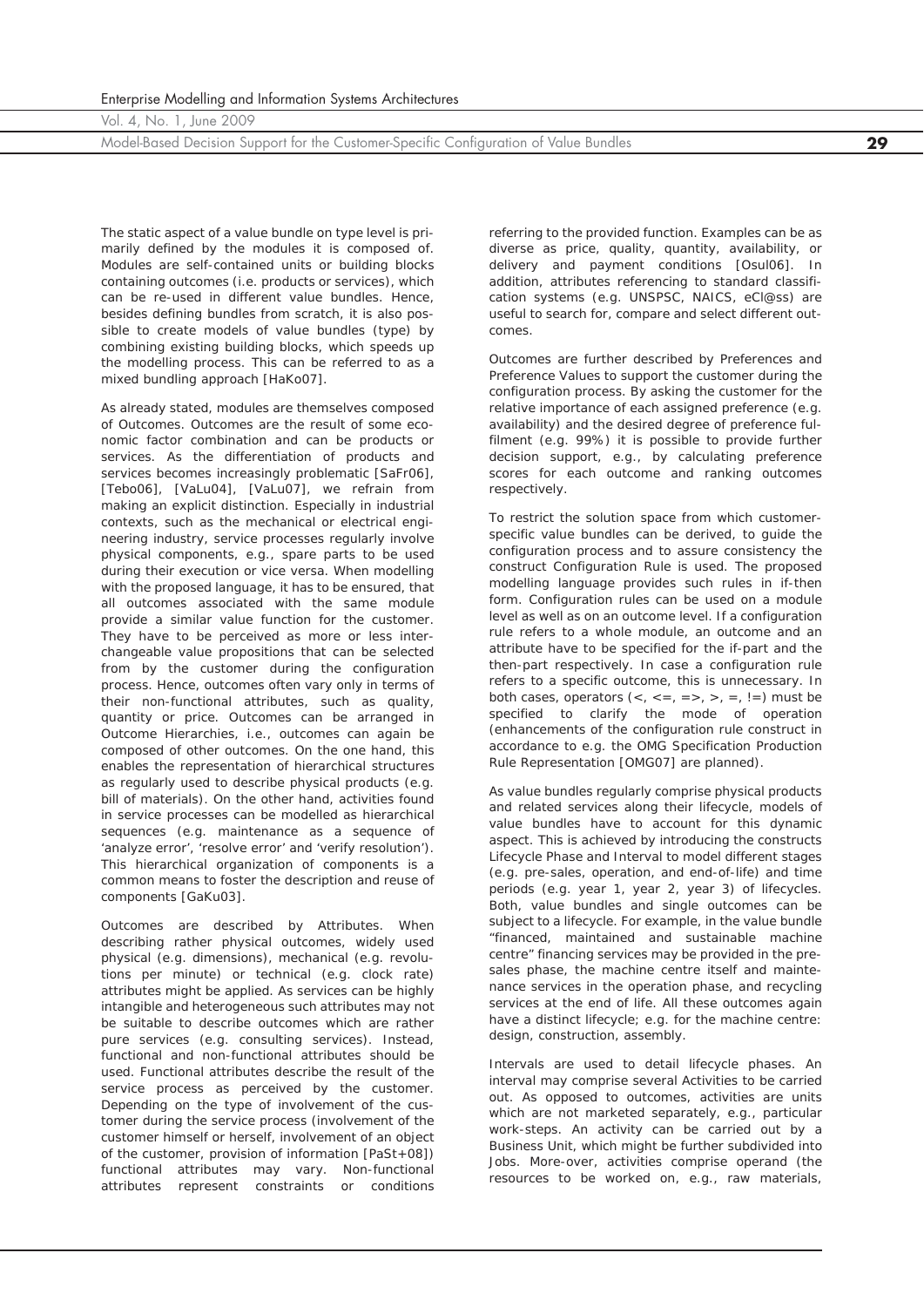Enterprise Modelling and Information Systems Architectures Vol. 4, No. 1, June 2009 **30** Jörg Becker, Daniel Beverungen, Ralf Knackstedt, Oliver Müller

additives or supply items) and operant (the resources used to transform the resources to be worked on, e.g., machinery, information and skills) *Resources* [VaLu04]. By specifying resources and jobs, the potentials needed for offering value propositions to customers can be modelled. For the purpose of economic evaluations, both constructs can be assigned to *Cost Centres*. For convenience, nevertheless it is possible to assign business units and resources directly to intervals, with no need to specify detailed activities.

In the context of services the construct *Customer Resource* is required to account for the integration of the customer as a co-creator of value into service processes. Using this construct it is possible to specify which input the customer has to provide for a service process to be carried out effectively and efficiently [PaSt+08]. Typical customer resources are information (e.g. problem descriptions), employees (e.g. operating personnel), objects (e.g. a machine to be maintained) or rights (e.g. the right to shut down an assembly line).

During the process of configuring individual value bundle instances, the customer selects outcomes as modelled by the supplier by matching the attributes of outcomes with his or her own preferences. The modelling tool supports this process by presenting the options to be selected from (i.e. modules and outcomes) and by assuring compliance with the underlying configuration rules. The result of the configuration process is represented in the relationship type *Configuration* in Figure 2. The set of these relations for one value bundle on type level defines the configuration of a customer specific value bundle on instance level and forms the basis for the calculation of its economic consequences. From the customer's point of view, the configured value bundle represents a variant of the generic value bundle described by the supplier.

# **4 Tool-support for modelling, configuring, and calculating value bundles**

The presented modelling language has been implemented into a meta-modelling software tool. The client-server architecture of the tool allows for distributed modelling, configuration and calculation of value bundles. It supports the modelling of generic value bundles via standalone-clients as seen from a supplier's point of view, and the configuration of customer-specific value bundle instances as well as the calculation of the economic consequences of selecting a specific value bundle instance via web-clients. Thus, suppliers and customers are provided with decision support on which value bundles to sell or buy,

respectively. In the following sections the tool support of this overall process of modelling, configuration, and calculation is described (cf. Figure 3).

#### **4.1 Modelling value bundle types**

The process starts with the supplier modelling possible configurations of generic value bundles (solution space) that determine which specific variants are generally feasible (cf. quadrant (I) of Figure 1). Typically, suppliers model value bundle types in a bottom-up fashion (cf. Figure 4). First, internal and external as well as customer resources required for the provisioning of an outcome are specified. These resources are then assigned to activities, organizational units, and cost centres and described by attributes (e.g. costs per unit, consumption, duration). Second, lifecycle structures, outcome attributes, preferences and preference values are defined. Third, outcomes are composed of the entities modelled in steps one and two. Fourth, value bundles are defined by assigning outcomes to modules and specifying the value bundle lifecycle. As integrated value bundles are seldom provided by a single supplier [BaRo08] the tool allows for the distributed modelling of all the entities described above.

### **4.2 Configuring value bundle instances**

Customers can configure individual value bundle instances via a web-based configurator (cf. quadrant (II) of Figure 1).

The configuration process can be conducted in several ways: (1) by the customer himself/herself, (2) by a key-account manager of the vendor who assembles a value bundle for a customer in the back-stage, or (3) the value bundle is jointly configured in a consulting process with representatives from both parties. Thus, different organizational setting can be realized to fit a variety of scenarios. For example, customers might fail to configure very complex solutions of products and services on their own due to a lack of knowledge and need the advice of a sales representative. On the other hand, in case the products and services are rather standardized and require little consulting during the process of configuration, vendors might want to outsource the process of configuration to their customers. In this scenario, customers can configure their value bundle as they would in an usual E-Commerce setting.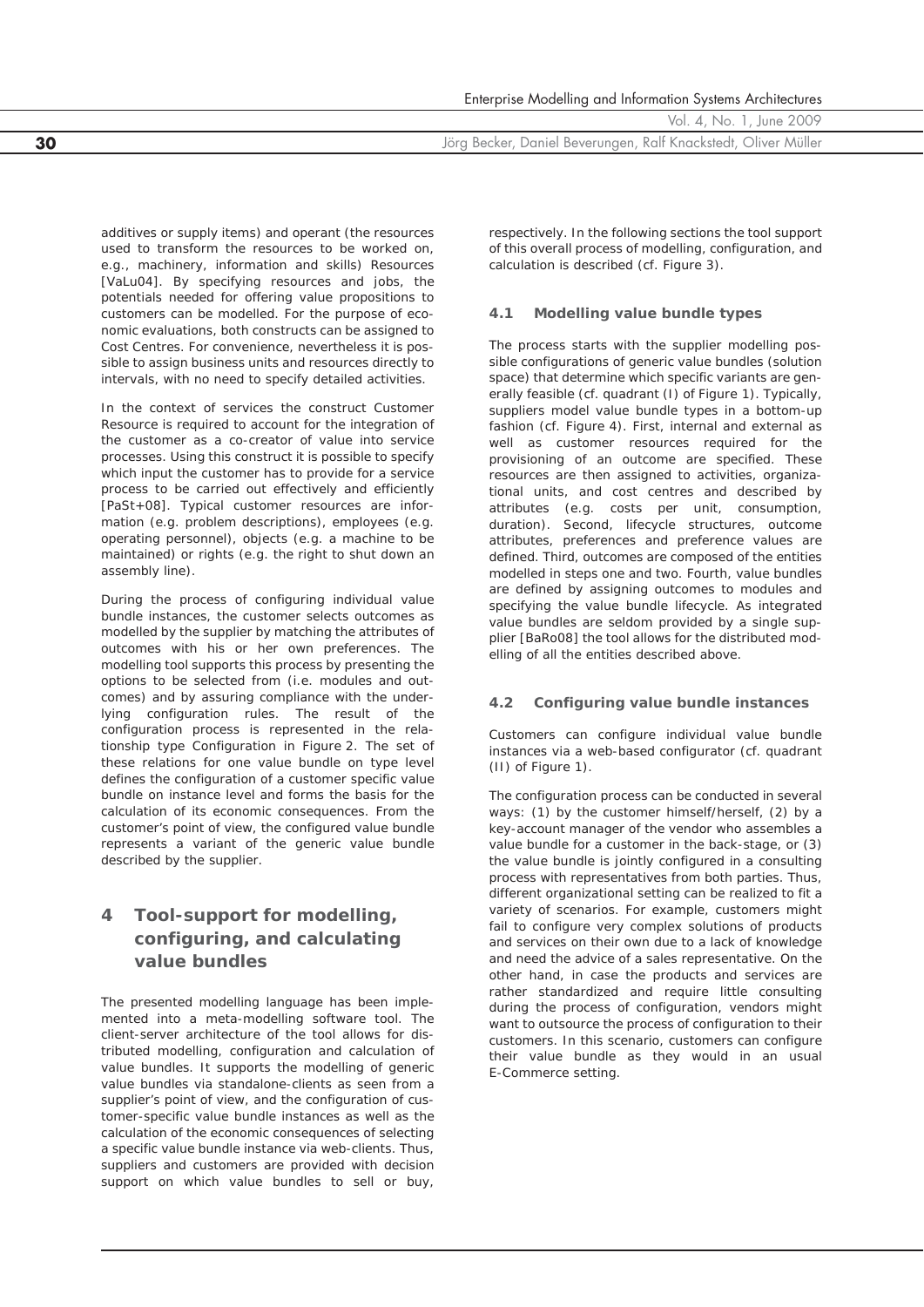Model-Based Decision Support for the Customer-Specific Configuration of Value Bundles **31**



*Figure 2: Meta-model of the proposed modelling language*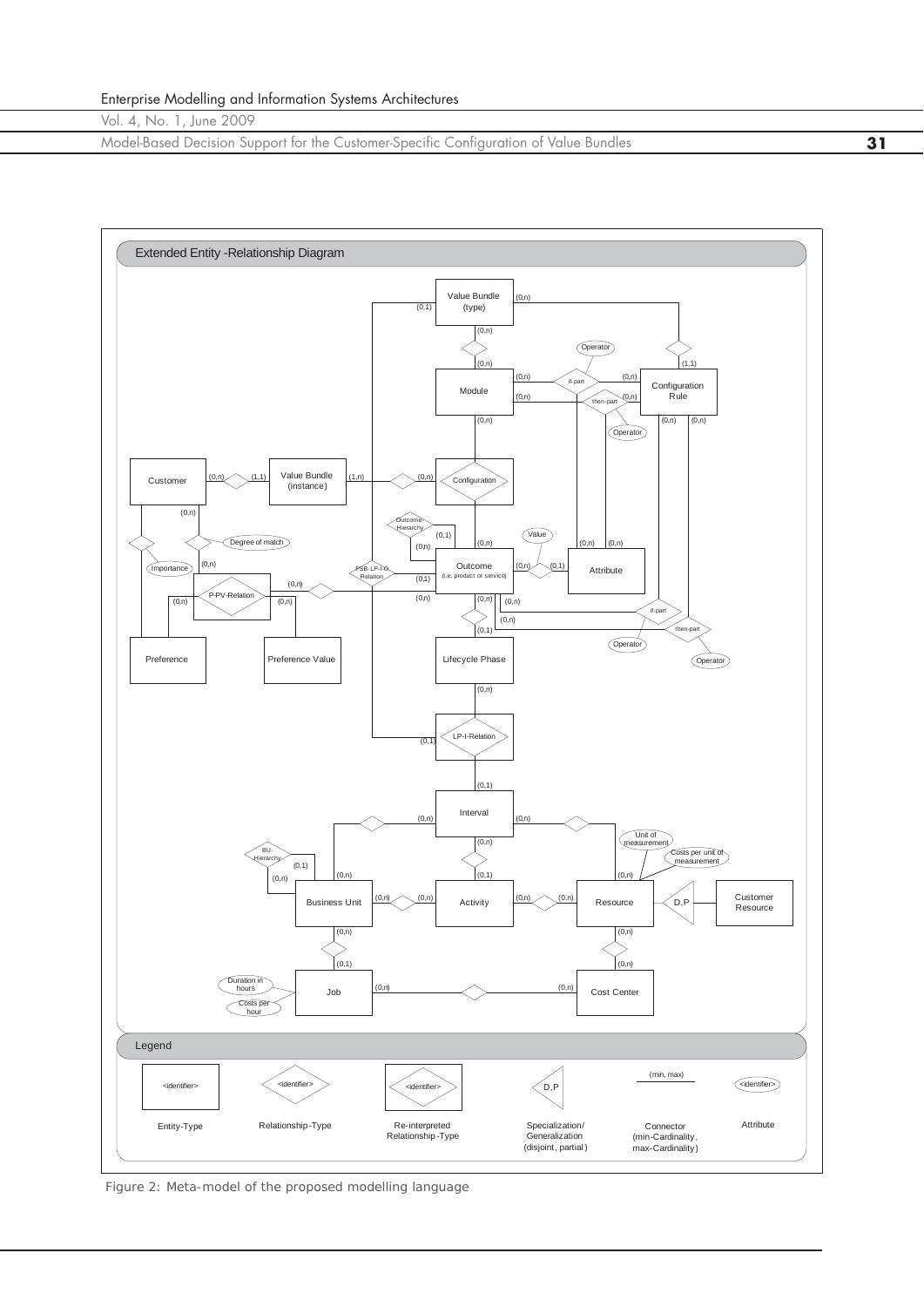Vol. 4, No. 1, June 2009 **32** Jörg Becker, Daniel Beverungen, Ralf Knackstedt, Oliver Müller



*Figure 3: Modelling, configuration and calculation of value bundles with the proposed modelling language*

In either way, before starting the configuration the customer has the possibility to state a number of preferences (e.g. price, availability, delivery time) and assign relative weights to each preference. Based on this information the configurator is able to make recommendations of suitable outcomes for each module or can even auto-configure whole value bundles.

The score of a preference is defined by two components: the importance of the preference (i.e. *imp*<sub>A</sub>) and the degree of fulfilment of the linguistic preference value (i.e.  $p_A$ ) [ArGo00], both of which are to be specified by the user before the configuration process takes place.

Preference scores are calculated using the fuzzy AND formula (cf. Formulas below), as proposed by [ArGo00]. The calculation of a preference score is based on the 'matching degree' of the preference as stated by the customer and the preference-valueoutcome assignments made by the supplier (cf.

Figure 4). The value of this match is in [0, 1] with 1 being a perfect match, whereas 0 represents no match.

The importance of a preference describes how strongly the preference influences the customer's decision. For example, the *delivery time* of a value bundle might have the importance of  $imp<sub>A</sub> = 0.85$ . Consecutively, for preference  $p_A$  the customer has to judge in how far the stated preference value satisfies his desired degree of fulfilment. For example, the customer can articulate that a fast delivery time fulfils the preference *delivery time* with a value of 0.6, whereas a medium delivery time fulfils with 0.3 and a long delivery time with only 0.1.

Next, for all preferences associated to an outcome the individual preference score is computed according to formula (I). In our example this would result in the scores 0.66 for a fast delivery time, 0.4 for a medium delivery time and 0.24 for a long delivery time. In a second step, the scores of all preferences associated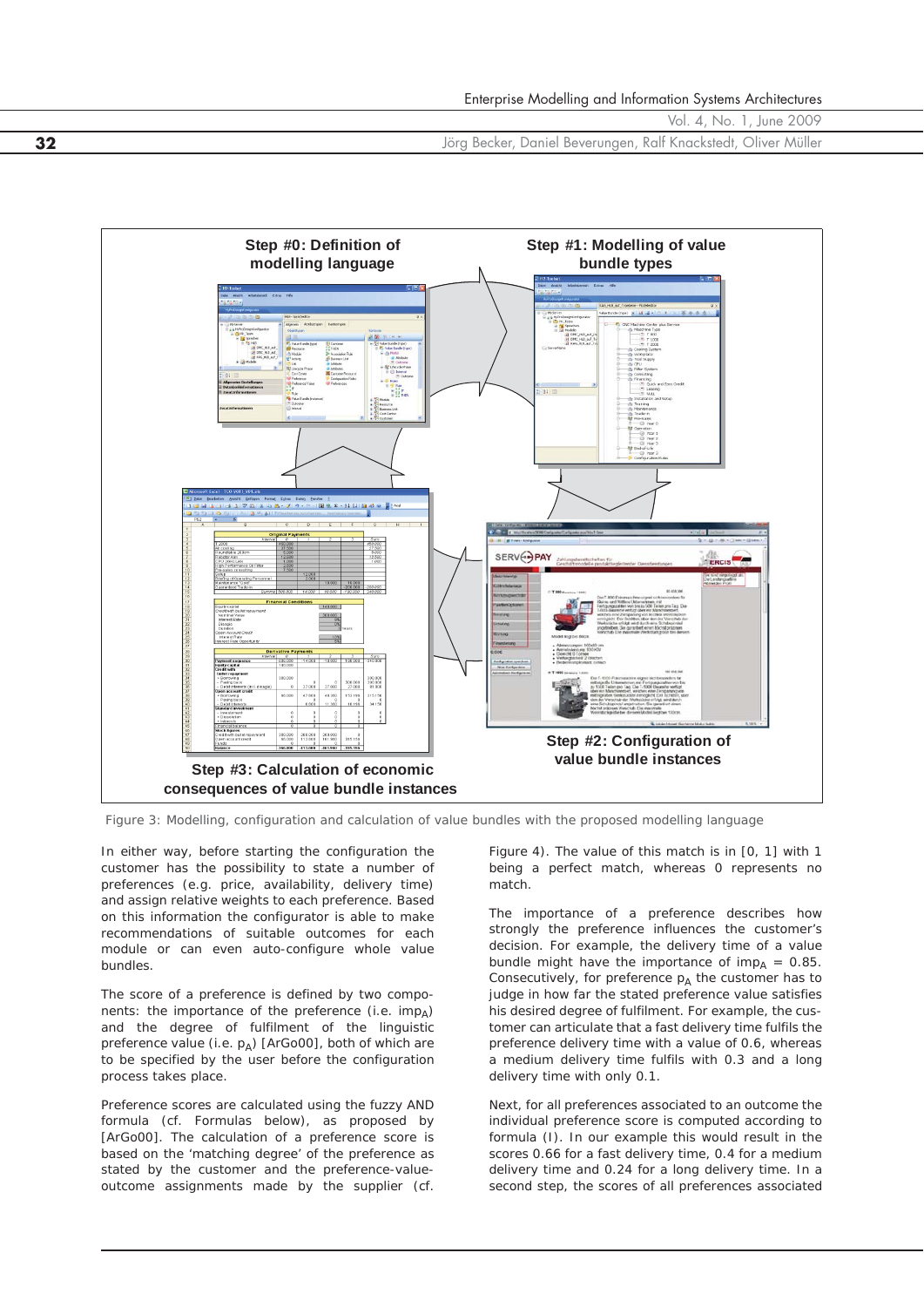Model-Based Decision Support for the Customer-Specific Configuration of Value Bundles **33**



*Figure 4: Notation and exemplary models of outcomes and value bundles*

to an outcome are aggregated to an overall score by utilizing formula (II) in the case of exactly two preferences, or formula (III) in the case of more than two preferences.

$$
score_A = imp_A \cdot p_A + (1 - imp_A) \tag{1}
$$

$$
SCORE(score_A, score_B) = \qquad (11)
$$

$$
\frac{\textit{score}_A \cdot \textit{score}_B}{\textit{score}_A + \textit{score}_B - \textit{score}_A \cdot \textit{score}_B}
$$

 $\label{eq:score} \begin{aligned} SCORE (score_A, score_B, score_C) = \end{aligned}$  $(III)$ 

> $\textit{SCORE}(score_A, score_B) \cdot score_C$  $\overline{SCORE(score_A, score_B) + score_C - SCORE(score_A, score_B) \cdot score_C}$

The results are presented to the customer by ranking the outcomes of a module according to their overall

preference score. A threshold can be defined to automatically discard outcomes with low scores. Optionally, it is even possible to auto-configure the whole value bundle by automatically selecting the highest ranked outcome for each module. The customer, key-account manager or both can then browse and analyse the resulting value bundle instance and add or remove specific outcomes from the selection manually.

All configurations made by customers are stored in the central repository of the modelling tool for further analysis. One example for such analyses is a cluster analysis which can be used to identify recurring patterns and find promising bundles to be promoted in consecutive configurations. Another possibility is the generation of association rules which can be used to make recommendations based on historic sales data. These recommendations can be used to propose configurations, such as: "customer who bought the T-500 machine also decided for a 10 year all-inclusive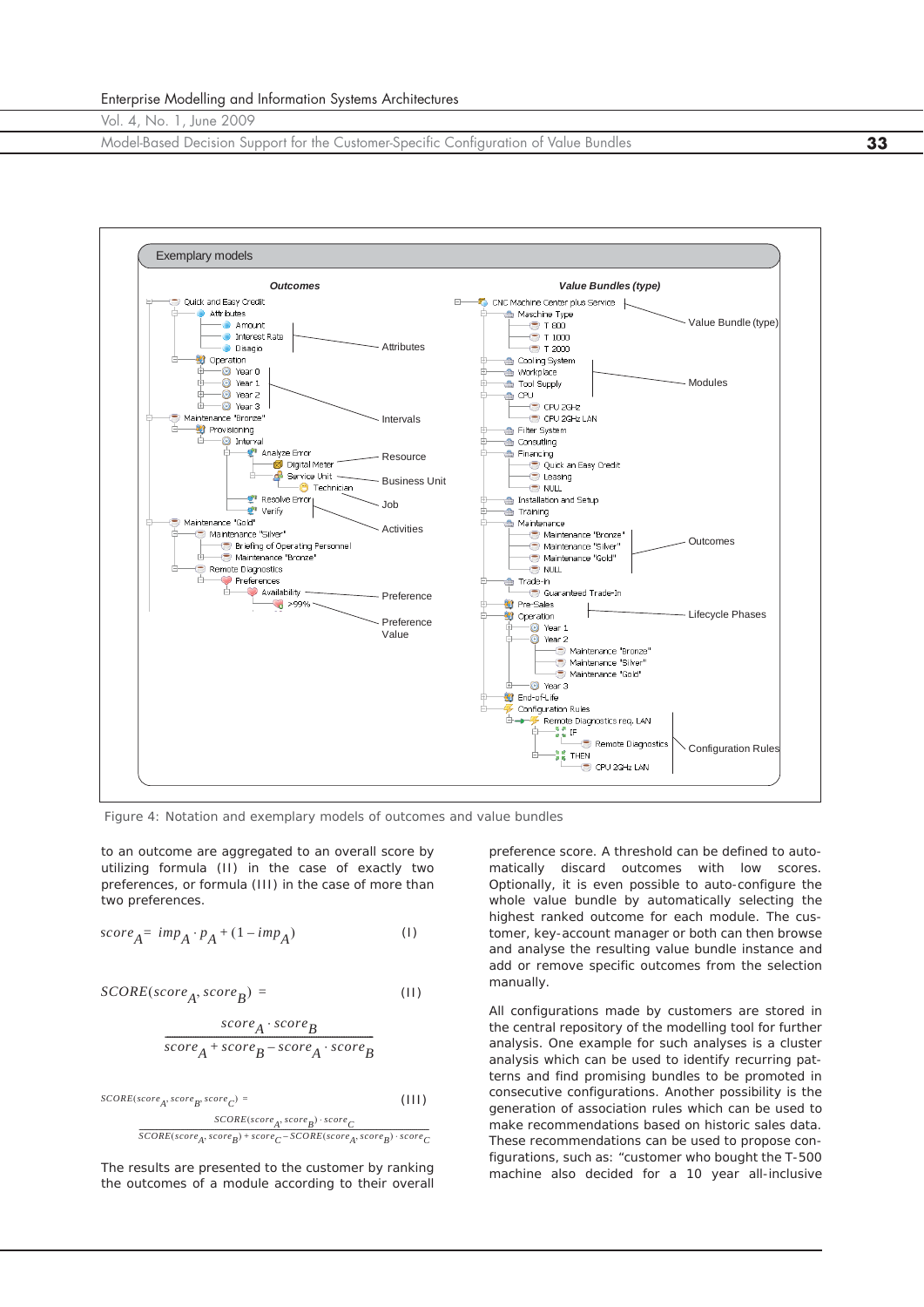**34** Jörg Becker, Daniel Beverungen, Ralf Knackstedt, Oliver Müller

warranty". Also, aborted configuration processes are recorded and stored to document the point at which the configuration was cancelled by the user. This information can be used to detect a lack of software usability.

#### **4.3 Calculating economic consequences**

As the process of configuration might not always lead to a clear decision right away but instead recommend a range of different configurations, the calculation of the economic consequences of each configuration might provide further decision support (cf. quadrant (IV) of Figure 1).

Due to the longevity bundles, their sound selection is comparable with traditional capital investment decisions. Therefore, methods used in investment controlling—which also consider long-term economic consequences of decisions—are suitable for an evaluation of value bundles. An investment appraisal typically considers the pay-ins and pay-outs as well as the available equity capital to apply financial calculations [Grob89]. From this payment sequence, derivative payments (e.g. cost of capital or tax) can be derived and allow for the computation of the final value of an investment. Beyond that, the total cost of ownership can be calculated if all original and derivative payments along the lifecycle of the value bundle, as well as imputed interest rates for the deployed equity capital are considered. The resulting value can be interpreted as the total cost of ownership (TCO) of the value bundle [GrLa04], [Vmb06].

For each value bundle configured from the generic solution space, the payment sequence according to the value bundle lifecycle, the selected modules and outcomes can be built. This is done by applying an algorithm similar to the pseudo-code fragment depicted in Figure 5.

Crucial for computing the overall payment sequence of a value bundle is to correctly assign the payments of the individual outcomes to the correct period of the overall value bundle payment sequence, as both periods might be dissimilar.

Payments made by customers at the time of sale are one-time payments to be assigned to period 0 of the overall payment sequence. Consecutive payments associated with an outcome might have to be split and reassigned according to the amount and length of the periods of the overall payment sequence. Once this task has been performed, payments are stored in a payment sequence array. Empty entries are filled up with zeros. Consecutively, the payment sequence array is further processed to (1) display the payment sequence in an HTML-Table which is displayed if a mouse-over event related to an outcome is detected

| Establish connection to the configured model; |                                                                                                                                                                                                                                                                                                                                                   |  |  |  |
|-----------------------------------------------|---------------------------------------------------------------------------------------------------------------------------------------------------------------------------------------------------------------------------------------------------------------------------------------------------------------------------------------------------|--|--|--|
|                                               | Read value bundle from model and save selected modules<br>according to lifecycle stages (e.g. Sales, After-Sales<br>and Recycling) into ArrayLists. Only stages which imply<br>payments to be made by customers shall be included;                                                                                                                |  |  |  |
|                                               | For each lifecycle stage                                                                                                                                                                                                                                                                                                                          |  |  |  |
|                                               | Compute payments associated with each value bundle in<br>this stage                                                                                                                                                                                                                                                                               |  |  |  |
|                                               | If (lifecycle stage == "Sales") payments are one-time<br>payments and are assigned to the first period only;                                                                                                                                                                                                                                      |  |  |  |
|                                               | If (lifecycle stage is longer than period length)<br>payments need to be partitioned to fit into several<br>consecutive periods;                                                                                                                                                                                                                  |  |  |  |
|                                               | If (lifecycle stage is shorter or equals period length)<br>payments have to be associated with one period only;                                                                                                                                                                                                                                   |  |  |  |
|                                               | in either way for each of the selected periods                                                                                                                                                                                                                                                                                                    |  |  |  |
|                                               | Set payments of preceding (unutilized) periods = $0i$<br>Calculate payments per day for each of the selected<br>value bundle items, by computing (average<br>payments per day + additional payments per day)<br>* noOfDaysInSelectedPeriod;<br>Set payments in unutilized consecutive periods = $0i$<br>Update computed values in the ArrayLists; |  |  |  |
|                                               | Display the payment sequence<br>In the web-based configuration and calculation tool by<br>generating an HTML Table;                                                                                                                                                                                                                               |  |  |  |
|                                               | Export payment sequence into an Excel sheet to compute<br>Total Costs of Ownership according to additional<br>factors, such as interest rates, equity capital or<br>other factors influencing TCO as perceived by the<br>customer;                                                                                                                |  |  |  |
|                                               | Figure $5$ : Pseudo-code fragment for computing the                                                                                                                                                                                                                                                                                               |  |  |  |

*Figure 5: Pseudo-code fragment for computing the payment sequence of a value bundle instance*

in the configuration tool and (2) to export the payment sequence into an MS Excel template sheet for further analysis. In this pre-defined sheet, additional customer-specific variables, esp. available equity capital and loans incl. interest rates and duration, can be adjusted by the customer to calculate the expected costs of ownership for the desired configuration from his or her own point of view.

In the following, the cost calculation is illustrated by means of calculating an exemplified use case (cf. Figure 6). ACME Corporation has configured a value bundle consisting of a CNC Machine Centre and related services. The physical items to be capitalized amount to 450,000 EUR for the basic module, 27,500 EUR for the Air Cooling, 5,000 EUR for a Roundtable, 12,500 EUR for a Robot Arm, 1,000 for a CPU, and 2,500 EUR for an Oil Filter; all due in Interval 0. The desired services comprise pre-sales consulting (7,500 EUR) in Interval 0, a credit with bullet repayment (nominal value 300,000 EUR, 9% interest rate, 3 years duration), setting-up the machine by qualified personnel of the supplier (12,000 EUR) and briefing of the operating personnel (2,000 EUR) in Interval 1, maintenance during the operation stage ('maintenance gold', 10,000 EUR in interval 2 and 3), and guaranteed trade-in at the planned end of operation in interval 3 (-200,000 EUR). The planned lifecycle of the value package comprises 3 years in total.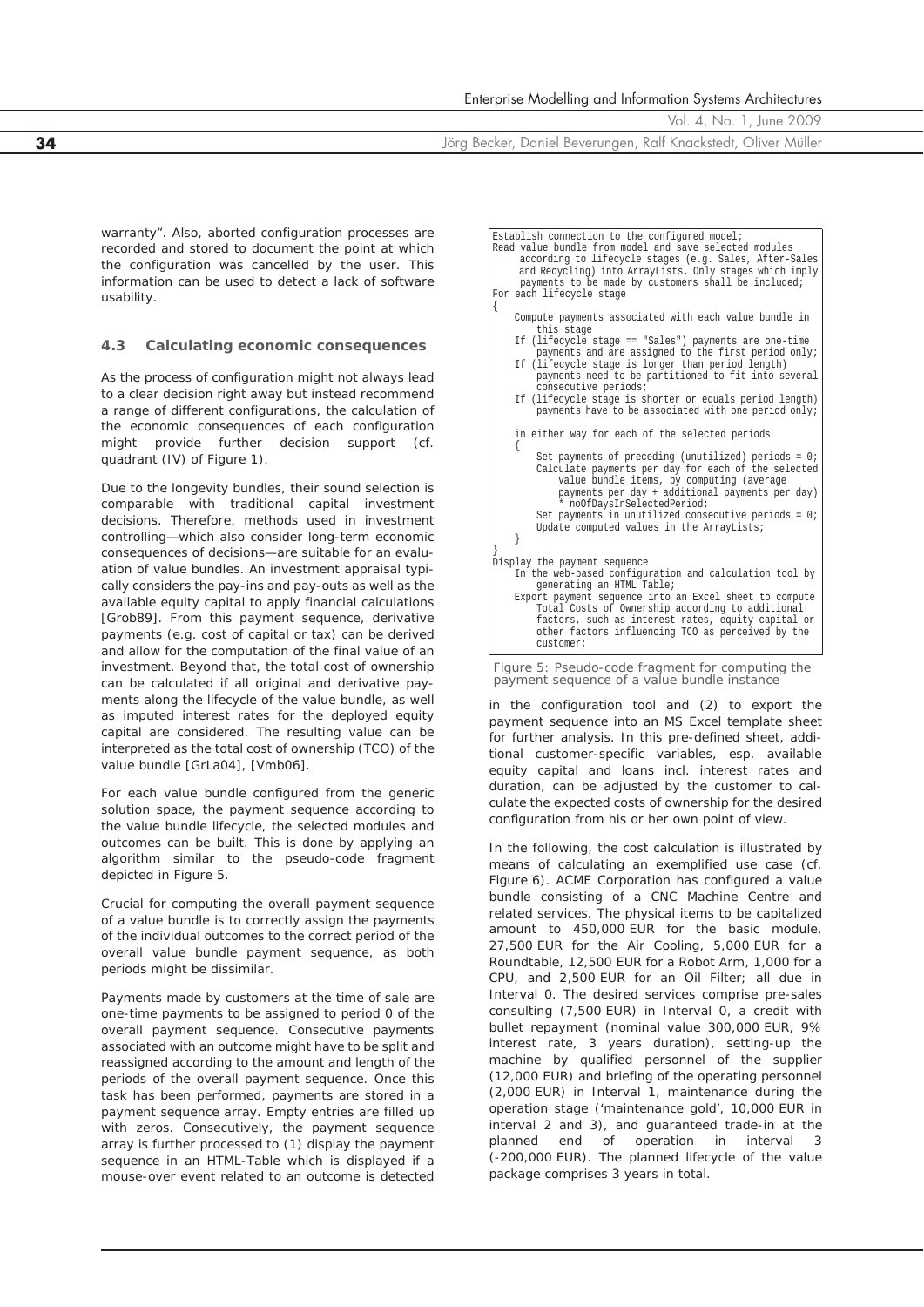Model-Based Decision Support for the Customer-Specific Configuration of Value Bundles **35**

From these financial data which can be derived from the lifecycle information and outcome attributes of the value bundle model, the tool is able to calculate the original payment sequence of the value bundle selected by ACME Corp. Furthermore, the majority of financial parameters of the investment can be derived from the selected service 'Quick and Easy Credit'. Only information, which differ from customer to customer, such as available equity capital and the interest rate of the open account credit have to be specified by ACME Corp. during the process of calculating the value bundle.

On the basis on the original payment sequence and these financial parameters, the derivative payments for the planned investment can be calculated. To achieve this, all payments in each interval are calculated against the background of the financial parameters, like equity capital, fixed credits and open account credits. Additionally, debit interests and financial investments are calculated.

Finally, the imputed interests applying to the equity capital that has to be expended to finance the investment have to be computed in a separate financial plan. Based on the compiled data, the TCO for the selected value bundle can now be determined (cf. bottom of Figure 6). In addition to the payment sequence, interest rates, imputed interest, and the equity capital to be expended are taken into account. This calculation can be carried out respectively for alternative configurations of the value bundle. Consecutively, the TCO values to be derived from these analyses can be compared to finally select the most adequate value bundle from an economic point of view.

#### **5 Conclusion and outlook**

In this paper, we showed that a modelling language for value bundles must account for several requirements. These requirements were systematized in four quadrants (cf. Figure 1), subject to functional and economic issues, as well as subject to the supplier's and customer's point of view.

First, the structure of the value bundles to be offered has to be specified by the supplier. Therefore, the supplier defines the modules to be offered along with configuration rules and a lifecycle model (cf. quadrant (I)). Future work will focus on the evaluation of the proposed language in real-life scenarios, e.g., in terms of usability, effectiveness, and efficiency.

This solution space defined by the supplier is used to limit the possible configurations to be made by customers using the web-based configurator (cf. quadrant (II)). The feasibility of this approach has been shown by the implementation of the proposed modelling language into a meta-modelling tool. Future work will focus on gathering large numbers of model instances which will form the basis for further analysis (e.g. the already mentioned cluster analysis and generation of association rules).

From an economic perspective, the computation of the total cost of ownership of specific value bundle instances from a customer's point of view has been demonstrated (cf. quadrant (IV)). This can be regarded as a contribution to the idea of decision supporting modelling techniques as proposed by vom Brocke [Vomb06]. Future work in this area will focus on the question whether and to what extend suppliers are willing to offer the required information.

The calculation of economic consequences of delivering value bundles (i.e. costs related to the acquisition and application of operand and operant resources—cf. quadrant (III)) is only partially addressed by the current release of our tool. Compared to the other quadrants, this issue requires the most exhaustive extensions to be made.

### **Acknowledgments**

This paper was written in the context of the research projects *FlexNet* and *ServPay*. Both projects are funded by the German Federal Ministry of Education and Research (BMBF), promotion signs 01FD0629 and 02PG1010. We thank the project management agencies *German Aerospace Center* (PT-DLR) and *Forschungszentrum Karlsruhe* (PTKA) for their support. Also, we extend special thanks to the H2-ServPay project seminar students who made the implementation of the presented software tool possible.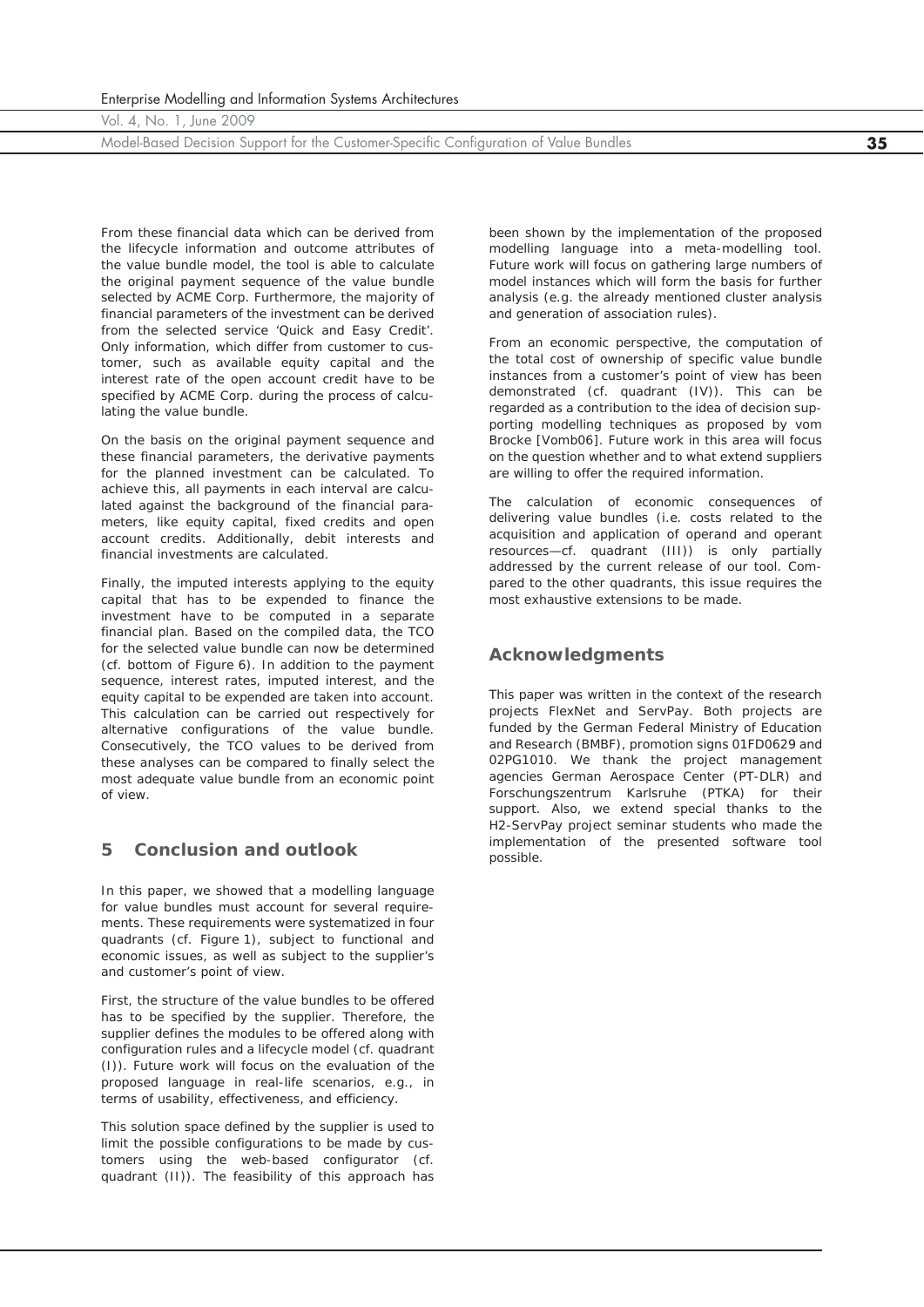**36** Jörg Becker, Daniel Beverungen, Ralf Knackstedt, Oliver Müller



*Figure 6: Calculation of the economic consequences (here: total cost of ownership) of a value bundle instance*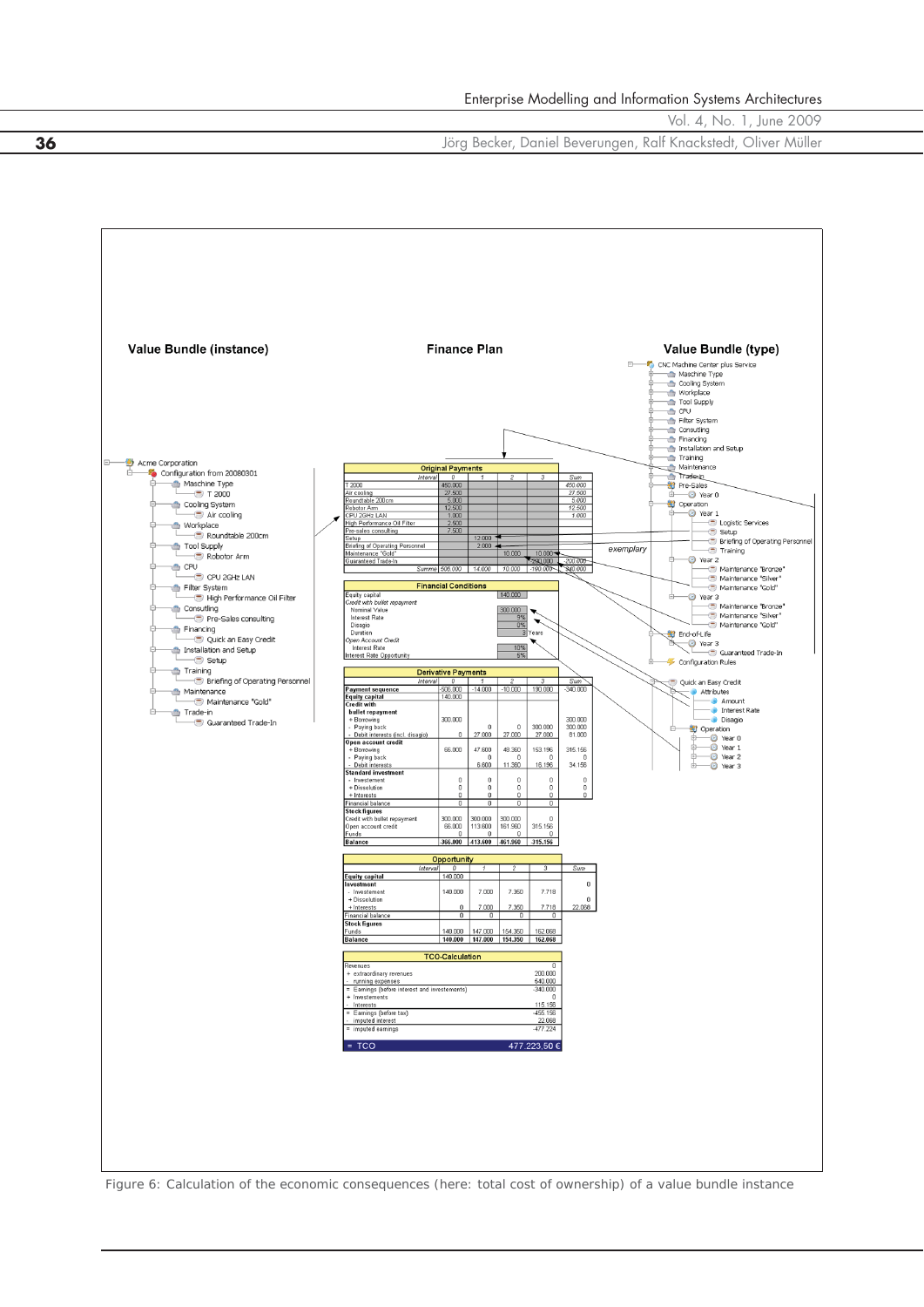Enterprise Modelling and Information Systems Architectures

Vol. 4, No. 1, June 2009

Model-Based Decision Support for the Customer-Specific Configuration of Value Bundles **37**

#### **References**

- [Alex70] Alexander, C.: Notes on the synthesis of form, 5th Edition, Harvard University Press, Cambridge 1970.
- [AnTr00] Anderl, R. and Trippner, D.: STEP: standard for the exchange of product model data, Gabler, Wiesbaden 2000.
- [ArGo00] Ardissono, L. and Goy, A.: Tailoring the Interaction with Users in Web Stores, User Modeling and User-Adapted Interaction, Vol. 10 (2000), No. 4, pp. 251-303.
- [Arnd78] Arndt, J.: How broad should the marketing concept be?, Journal of Marketing, Vol. 42 (1978), No. January, pp. 101-103.
- [BaCl97] Baldwin, C.Y. and Clark, K.B.: Managing in an Age of Modularity, *Harvard Business Review*, September-October 1997, pp. 84–93.
- [BaRo08] Basole, R.C. and Rouse, W.B.: Complexity of service value networks: Conceptualization and empirical investigation, IBM Systems Journal, Vol. 47 (2008), No. 1, pp. 53–70.
- [BeBe+08] Becker, J., Beverungen, D. and Knackstedt, R.: Reference Models and Modeling Languages for Product-Service Systems – Status-Quo and Perspectives for Further Research, *Proceedings of the 41st Hawaii International Conference on System Sciences (HICSS-41)*, Waikoloa 2008.
- [Boeh04] Böhmann, T.: Modularisierung von IT-Dienstleistungen: Eine Methode für das Service Engineering. DUV, Wiesbaden 2004.
- [Bott07] Botta, C.: Rahmenkonzept zur Entwicklung von Value Systems, Josef Eul Verlag, Lohmar et al 2007.
- [CoGö03] Corsten, H. and Gössinger, R.: Rahmenkonzept zur integrativen Modellierung von Dienstleistungen. In: Schriften zum Produktionsmanagement, No. 58, 2003.
- [Emmr05] Emmrich, A.: Ein Beitrag zur systematischen Entwicklung produktorientierter Dienstleistungen. PhD Thesis, University of Paderborn, 2005.
- [FiFi01] Fitzsimmons, J.A. and Fitzsimmons, M.J.: Service Management – Operations, Strategy, and Information Technology, 3rd Edition, McGraw-Hill, Boston et al 2001.
- [Galb02] Galbraith, J.: Organizing to deliver solutions. In: *Organizational Dynamics*, 31 (2002) 2, pp. 194–207.
- [Ganz06] Ganz, W.: Germany: Service Engineering, *Communications of the ACM*, 49 (2006) 7, p. 79.
- [GaKu03] Garud, R. and Kumaraswamy, A.: Technological and organizational designs for realizing economies of substitution, In: Garud, R. Kumaraswamy, A., and Langlois, N. (Eds.) Managing in the Modular Age, Architectures, Networks, and Organizations, Blackwell Publishing, Malden et al. 2003, pp. 45–77.
- [GrLa04] Grob, H.L. and Lahme, N.: Total Cost of Ownership-Analyse mit vollständigen Finanzplänen. In: *Controlling*, 16 (2004) 3, pp. 157–164.
- [Grob89] Grob, H.L.: Investitionsrechnung mit vollständigen Finanzplänen, Vahlen, Munich 1989.
- [HaKo07] Hamilton, R.W. and Koukova, N.T.: Choosing options for products: the effects of mixed bundling on consumers' inferences and choices, *Journal of the Academy of Marketing Science*, forthcoming.
- [Hilk89] Hilke, W.: Dienstleistungs-Marketing, Gabler, Wiesbaden 1989.
- [Holt00] Holten, R.: Entwicklung einer Modellierungstechnik für Data-Warehouse-Fachkonzepte. In: Schmidt, H. (Ed.) Modellierung betrieblicher Informationssysteme: *Proceedings der MobIS-Fachtagung 2000*, Siegen 2000, pp. 3-21.
- [Klei07] Klein, R.: Modellgestütztes Service System Engineering – Theorie und Technik einer systemischen Entwicklung von Dienstleistungen, Deutscher Universitäts-Verlag, Wiesbaden 2007.
- [KuLo+05] Kunau, G., Loser, K.-U. and Herrmann, T.: Im Spannungsfeld zwischen formalen und informalen Aspekten: Modellierung von Dienstleistungsprozessen mit SeeMe. In: Herrmann, T., Kleinbeck, U. and Krcmar, H. (Eds.) Konzepte für das Service Engineering. Physica, Heidelberg 2005, pp. 149–166.
- [Lucz91] Luczak, H.: Service Engineering. Der systematische Weg von der Idee zum Leistungsangebot, TCW Report, Munich 1991.
- [Merc03] Mercer: Mercer-Analyse "Service im Maschinenbau" – Ungenutzte Chancen im Servicegeschäft, 2003.
- [Mici06] Micic, P.: Das Zukunftsradar. Die wichtigsten Trends, Technologien und Themen für die Zukunft, 2nd Edition, Gabal, Offenbach 2006.
- [More02] Morelli, N.: Designing Product/Service Systems: A Methodological Exploration. In: *Design Issues*, 18 (2002) 3, pp. 3–17.
- [OECD05] OECD (2005) Enhancing the Performance of the Service Sector, 2005, URL: http://www.valuechains.org/dyn/bds/docs/497/WolflOECDEnhancingPerformanceServicesSector.pdf. Accessed: 2008–02–20.
- [Oliv86] Oliver, T.: The real Coke, The real Story, Random House, New York 1986.
- [OMG07] Object Management Group (OMG): Production Rule Representation (PRR), Beta 1. http://www.omg.org/ spec/PRR/1.0/. Accessed: 2008-08-01.
- [Osul06] O'Sullivan, L.: Towards a Precise Understanding of Service Properties, PhD thesis, Queensland University of Technology, Brisbane 2006.
- [PaSt+08] Payne, A., Storbacka, K. and Frow, P.: Managing the co-creation of value, Journal of the Academy of Marketing Science, 36 (2008) 1, pp. 83–96.
- [Pros07] ProSTEP iViP (2007) Architektur und Aufbau. http:/ /www.prostep.org/de/standards/was/ausbau. Accessed: 2007–12–31.
- [Sche06] Scheer, C.: Kundenorientierter Produktkonfigurator: Erweiterung des Produktkonfiguratorkonzeptes zur Vermeidung kundeninitiierter Prozessabbrüche bei Präferenzlosigkeit und Sonderwünschen in der Produktspezifikation, Logos, Berlin 2006.
- [ScGr+06] Scheer, A.W., Grieble, O. and Klein, R.: Modellbasiertes Dienstleistungsmanagement. In: Bullinger, H.J. and Scheer, A.W. (Eds.) Service Engineering –